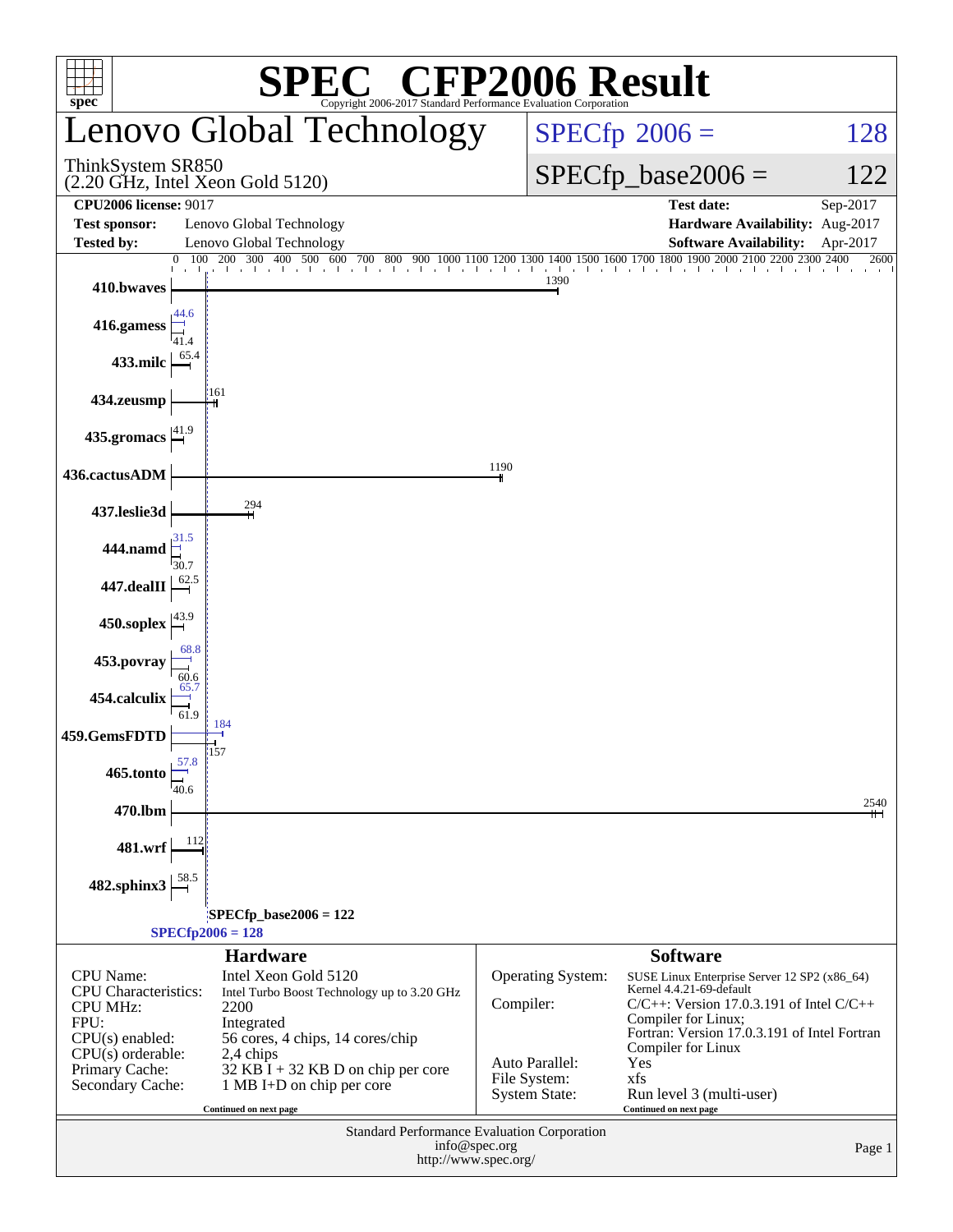| ŦП<br>$spec^*$                                                                                                                             |                                                                                            |                        |      |      |      |               |                                                                                           |              |                               |              |                |              |  |
|--------------------------------------------------------------------------------------------------------------------------------------------|--------------------------------------------------------------------------------------------|------------------------|------|------|------|---------------|-------------------------------------------------------------------------------------------|--------------|-------------------------------|--------------|----------------|--------------|--|
| <b>Lenovo Global Technology</b>                                                                                                            |                                                                                            |                        |      |      |      |               | $SPECfp2006 =$<br>128                                                                     |              |                               |              |                |              |  |
| ThinkSystem SR850<br>$(2.20 \text{ GHz}, \text{Intel Xeon Gold } 5120)$                                                                    |                                                                                            |                        |      |      |      |               | $SPECfp\_base2006 =$<br>122                                                               |              |                               |              |                |              |  |
| <b>CPU2006</b> license: 9017                                                                                                               |                                                                                            | Sep-2017<br>Test date: |      |      |      |               |                                                                                           |              |                               |              |                |              |  |
| Lenovo Global Technology<br>Hardware Availability: Aug-2017<br><b>Test sponsor:</b>                                                        |                                                                                            |                        |      |      |      |               |                                                                                           |              |                               |              |                |              |  |
| Lenovo Global Technology<br><b>Software Availability:</b><br><b>Tested by:</b><br>Apr-2017                                                 |                                                                                            |                        |      |      |      |               |                                                                                           |              |                               |              |                |              |  |
| L3 Cache:<br>19.25 MB I+D on chip per chip<br>Other Cache:<br>None<br>Memory:<br>1536 GB (48 x 32 GB 2Rx4 PC4-2666V-R, running at<br>2400) |                                                                                            |                        |      |      |      |               | 64-bit<br><b>Base Pointers:</b><br>Peak Pointers:<br>32/64-bit<br>Other Software:<br>None |              |                               |              |                |              |  |
| Disk Subsystem:<br>1 x 800 GB SAS SSD<br>Other Hardware:<br>None                                                                           |                                                                                            |                        |      |      |      |               |                                                                                           |              |                               |              |                |              |  |
| <b>Results Table</b>                                                                                                                       |                                                                                            |                        |      |      |      |               |                                                                                           |              |                               |              |                |              |  |
| <b>Benchmark</b>                                                                                                                           | <b>Base</b><br><b>Seconds</b><br><b>Ratio</b><br><b>Seconds</b><br>Ratio<br><b>Seconds</b> |                        |      |      |      |               | <b>Seconds</b>                                                                            | <b>Ratio</b> | <b>Peak</b><br><b>Seconds</b> | <b>Ratio</b> | <b>Seconds</b> | <b>Ratio</b> |  |
| 410.bwayes                                                                                                                                 | 9.76                                                                                       | 1390                   | 9.77 | 1390 | 9.78 | Ratio<br>1390 | 9.76                                                                                      | 1390         | 9.77                          | 1390         | 9.78           | 1390         |  |
| 416.gamess                                                                                                                                 | 473                                                                                        | 41.4                   | 473  | 41.4 | 475  | 41.3          | 439                                                                                       | 44.6         | 438                           | 44.7         | 439            | 44.6         |  |
| $433$ .milc                                                                                                                                | 140                                                                                        | 65.4                   | 141  | 65.1 | 139  | 65.9          | <b>140</b>                                                                                | 65.4         | 141                           | 65.1         | 139            | 65.9         |  |
| 434.zeusmp                                                                                                                                 | 59.3                                                                                       | 153                    | 55.5 | 164  | 56.6 | 161           | 59.3                                                                                      | 153          | 55.5                          | 164          | 56.6           | 161          |  |
| 435.gromacs                                                                                                                                | 170                                                                                        | 42.0                   | 170  | 41.9 | 170  | 41.9          | 170                                                                                       | 42.0         | 170                           | 41.9         | 170            | 41.9         |  |
| 436.cactusADM                                                                                                                              | 10.1                                                                                       | 1180                   | 10.0 | 1190 | 10.1 | 1190          | 10.1                                                                                      | 1180         | 10.0                          | 1190         | <b>10.1</b>    | 1190         |  |
| 437.leslie3d                                                                                                                               | 34.0                                                                                       | 276                    | 31.9 | 294  | 32.0 | 294           | 34.0                                                                                      | 276          | 31.9                          | 294          | 32.0           | 294          |  |
| 444.namd                                                                                                                                   | 261                                                                                        | 30.7                   | 261  | 30.7 | 261  | 30.7          | 255                                                                                       | 31.5         | 255                           | 31.5         | 254            | 31.5         |  |
| 447.dealII                                                                                                                                 | 183                                                                                        | 62.5                   | 183  | 62.5 | 184  | 62.3          | 183                                                                                       | 62.5         | 183                           | 62.5         | 184            | 62.3         |  |
| 450.soplex                                                                                                                                 | 189                                                                                        | 44.1                   | 190  | 43.9 | 193  | 43.3          | 189                                                                                       | 44.1         | 190                           | 43.9         | 193            | 43.3         |  |
| 453.povray                                                                                                                                 | 87.7                                                                                       | 60.6                   | 88.0 | 60.5 | 87.7 | 60.7          | 77.3                                                                                      | 68.8         | 77.2                          | 68.9         | 77.4           | 68.7         |  |
| 454.calculix                                                                                                                               | 133                                                                                        | 62.1                   | 133  | 61.9 | 133  | 61.9          | 126                                                                                       | 65.6         | 126                           | 65.7         | 126            | 65.7         |  |
| 459.GemsFDTD                                                                                                                               | 67.7                                                                                       | 157                    | 68.1 | 156  | 66.8 | 159           | 58.7                                                                                      | 181          | 57.5                          | 185          | 57.7           | 184          |  |
| 465.tonto                                                                                                                                  | 242                                                                                        | 40.6                   | 242  | 40.7 | 256  | 38.5          | 171                                                                                       | 57.6         | 170                           | 57.9         | 170            | 57.8         |  |
| 470.1bm                                                                                                                                    | 5.44                                                                                       | 2520                   | 5.42 | 2540 | 5.36 | 2560          | 5.44                                                                                      | 2520         | 5.42                          | 2540         | 5.36           | 2560         |  |
| 481.wrf                                                                                                                                    | 98.9                                                                                       | 113                    | 99.3 | 112  | 99.8 | 112           | 98.9                                                                                      | 113          | 99.3                          | 112          | 99.8           | 112          |  |
| 482.sphinx3                                                                                                                                | 332                                                                                        | 58.7                   | 334  | 58.4 | 333  | 58.5          | 332                                                                                       | 58.7         | 334                           | 58.4         | 333            | 58.5         |  |

Results appear in the [order in which they were run.](http://www.spec.org/auto/cpu2006/Docs/result-fields.html#RunOrder) Bold underlined text [indicates a median measurement.](http://www.spec.org/auto/cpu2006/Docs/result-fields.html#Median)

#### **[Operating System Notes](http://www.spec.org/auto/cpu2006/Docs/result-fields.html#OperatingSystemNotes)**

Stack size set to unlimited using "ulimit -s unlimited"

#### **[Platform Notes](http://www.spec.org/auto/cpu2006/Docs/result-fields.html#PlatformNotes)**

BIOS Configuration: Choose Operating Mode set to Maximum Performance LLC dead line alloc set to Disable Patrol Scrub set to Disable DCU Streamer Prefetcher set to Disable Hyper-Threading set to Disable Sysinfo program /home/cpu2006-1.2-ic17.0u3/config/sysinfo.rev6993 Revision 6993 of 2015-11-06 (b5e8d4b4eb51ed28d7f98696cbe290c1) running on Electron-node-02 Wed Sep 20 10:55:40 2017

Continued on next page

Standard Performance Evaluation Corporation [info@spec.org](mailto:info@spec.org) <http://www.spec.org/>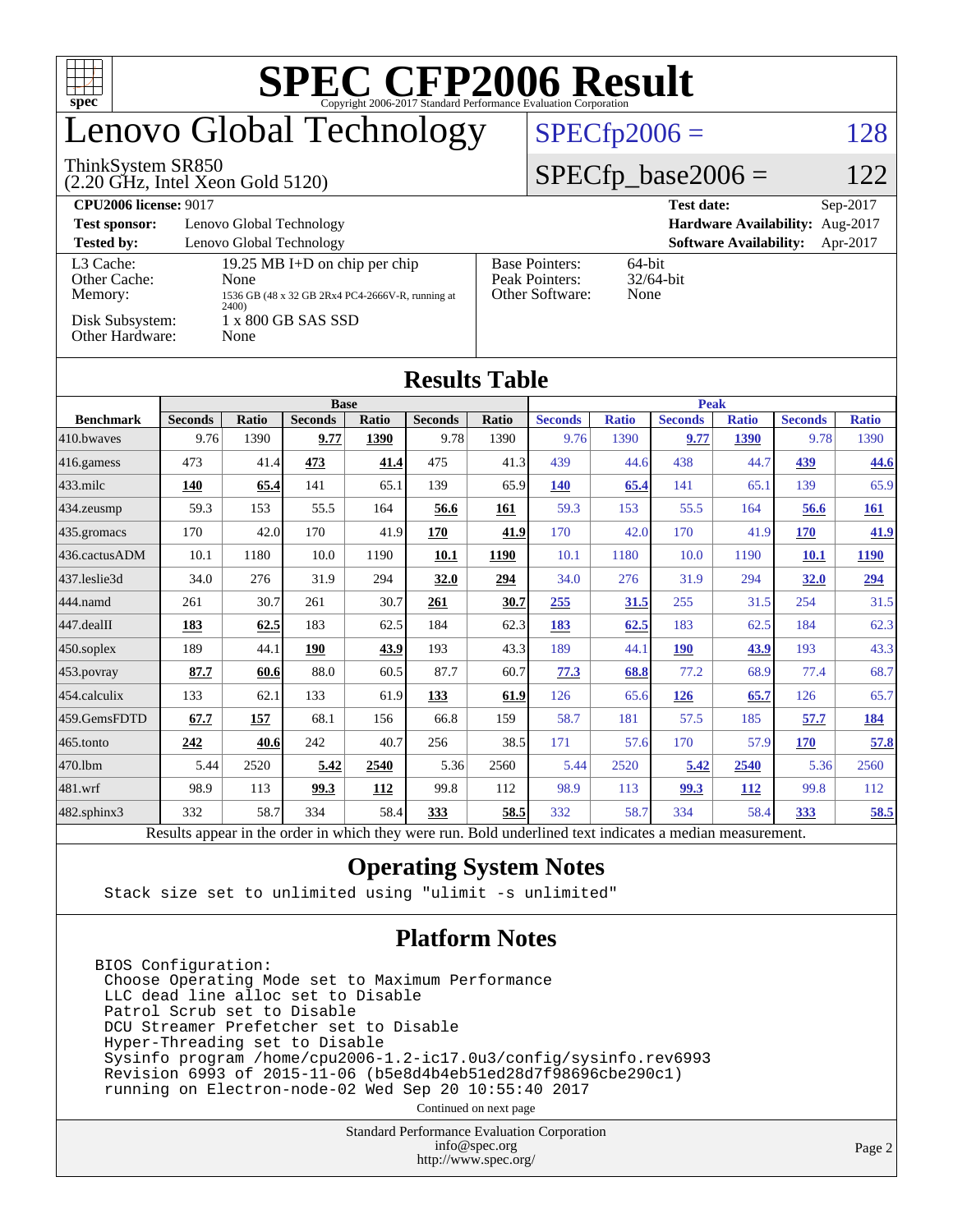

#### enovo Global Technology

ThinkSystem SR850

(2.20 GHz, Intel Xeon Gold 5120)

 $SPECTp2006 = 128$ 

 $SPECTp\_base2006 = 122$ 

#### **[CPU2006 license:](http://www.spec.org/auto/cpu2006/Docs/result-fields.html#CPU2006license)** 9017 **[Test date:](http://www.spec.org/auto/cpu2006/Docs/result-fields.html#Testdate)** Sep-2017

**[Test sponsor:](http://www.spec.org/auto/cpu2006/Docs/result-fields.html#Testsponsor)** Lenovo Global Technology **[Hardware Availability:](http://www.spec.org/auto/cpu2006/Docs/result-fields.html#HardwareAvailability)** Aug-2017 **[Tested by:](http://www.spec.org/auto/cpu2006/Docs/result-fields.html#Testedby)** Lenovo Global Technology **[Software Availability:](http://www.spec.org/auto/cpu2006/Docs/result-fields.html#SoftwareAvailability)** Apr-2017

### **[Platform Notes \(Continued\)](http://www.spec.org/auto/cpu2006/Docs/result-fields.html#PlatformNotes)**

Standard Performance Evaluation Corporation [info@spec.org](mailto:info@spec.org) This section contains SUT (System Under Test) info as seen by some common utilities. To remove or add to this section, see: <http://www.spec.org/cpu2006/Docs/config.html#sysinfo> From /proc/cpuinfo model name : Intel(R) Xeon(R) Gold 5120 CPU @ 2.20GHz 4 "physical id"s (chips) 56 "processors" cores, siblings (Caution: counting these is hw and system dependent. The following excerpts from /proc/cpuinfo might not be reliable. Use with caution.) cpu cores : 14 siblings : 14 physical 0: cores 0 1 2 3 4 5 6 8 9 10 11 12 13 14 physical 1: cores 0 1 2 3 4 5 6 8 9 10 11 12 13 14 physical 2: cores 0 1 2 3 4 5 6 8 9 10 11 12 13 14 physical 3: cores 0 1 2 3 4 5 6 8 9 10 11 12 13 14 cache size : 19712 KB From /proc/meminfo MemTotal: 1584976164 kB HugePages\_Total: 0 Hugepagesize: 2048 kB From /etc/\*release\* /etc/\*version\* SuSE-release: SUSE Linux Enterprise Server 12 (x86\_64) VERSION = 12 PATCHLEVEL = 2 # This file is deprecated and will be removed in a future service pack or release. # Please check /etc/os-release for details about this release. os-release: NAME="SLES" VERSION="12-SP2" VERSION\_ID="12.2" PRETTY\_NAME="SUSE Linux Enterprise Server 12 SP2" ID="sles" ANSI\_COLOR="0;32" CPE\_NAME="cpe:/o:suse:sles:12:sp2" uname -a: Linux Electron-node-02 4.4.21-69-default #1 SMP Tue Oct 25 10:58:20 UTC 2016 (9464f67) x86\_64 x86\_64 x86\_64 GNU/Linux run-level 3 Sep 19 17:34 SPEC is set to: /home/cpu2006-1.2-ic17.0u3<br>Filesystem Type Size Used Avail U Used Avail Use% Mounted on /dev/sda4 xfs 688G 116G 573G 17% /home Additional information from dmidecode: Continued on next page

<http://www.spec.org/>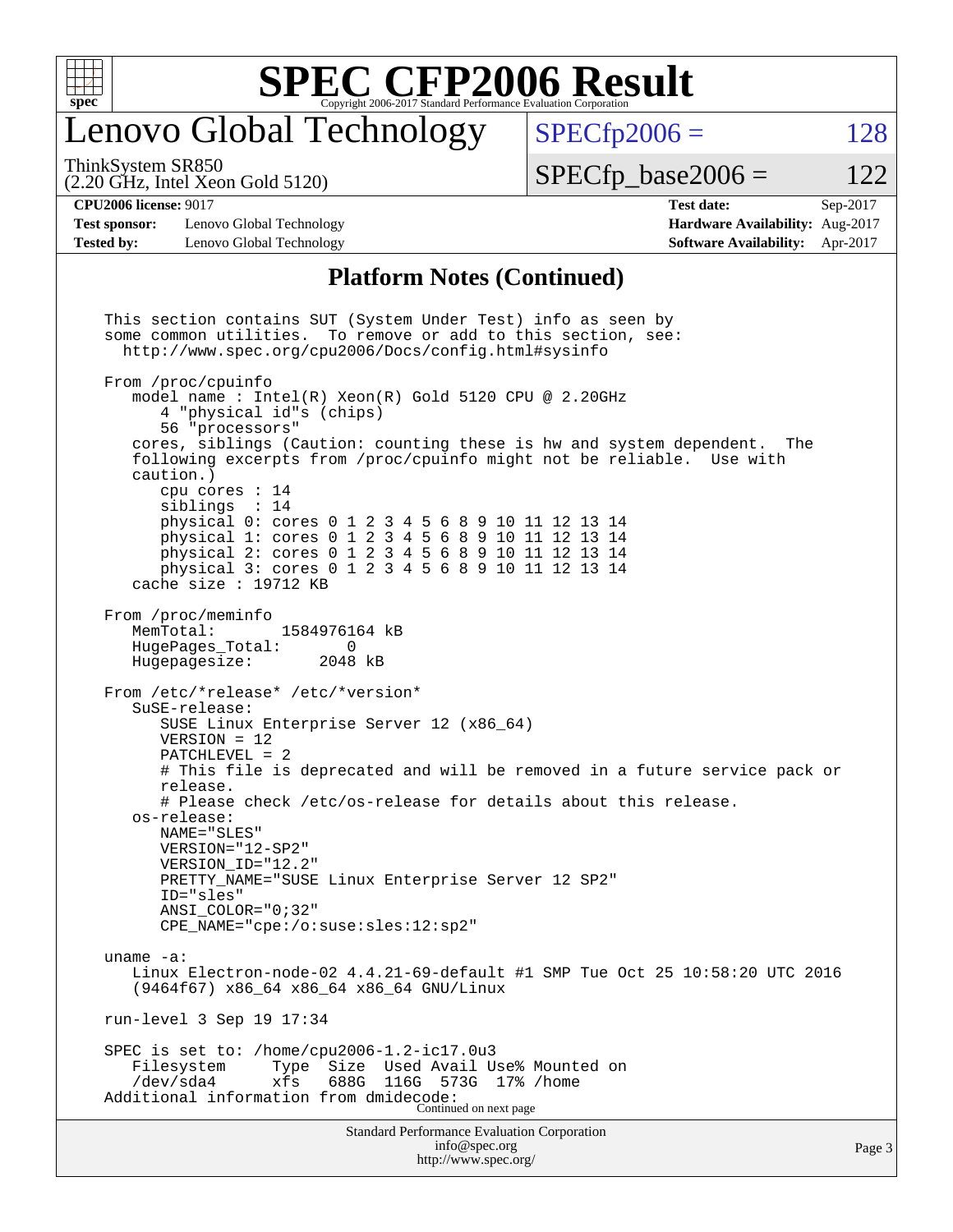

#### enovo Global Technology

ThinkSystem SR850

(2.20 GHz, Intel Xeon Gold 5120)

 $SPECTp2006 = 128$ 

 $SPECTp\_base2006 = 122$ 

**[Test sponsor:](http://www.spec.org/auto/cpu2006/Docs/result-fields.html#Testsponsor)** Lenovo Global Technology **[Hardware Availability:](http://www.spec.org/auto/cpu2006/Docs/result-fields.html#HardwareAvailability)** Aug-2017 **[Tested by:](http://www.spec.org/auto/cpu2006/Docs/result-fields.html#Testedby)** Lenovo Global Technology **[Software Availability:](http://www.spec.org/auto/cpu2006/Docs/result-fields.html#SoftwareAvailability)** Apr-2017

# **[CPU2006 license:](http://www.spec.org/auto/cpu2006/Docs/result-fields.html#CPU2006license)** 9017 **[Test date:](http://www.spec.org/auto/cpu2006/Docs/result-fields.html#Testdate)** Sep-2017

#### **[Platform Notes \(Continued\)](http://www.spec.org/auto/cpu2006/Docs/result-fields.html#PlatformNotes)**

 Warning: Use caution when you interpret this section. The 'dmidecode' program reads system data which is "intended to allow hardware to be accurately determined", but the intent may not be met, as there are frequent changes to hardware, firmware, and the "DMTF SMBIOS" standard.

 BIOS Lenovo -[TEE113J-1.00]- 06/03/2017 Memory: 48x Samsung M393A4K40BB2-CTD 32 GB 2 rank 2666 MHz, configured at 2400 MHz

(End of data from sysinfo program)

#### **[General Notes](http://www.spec.org/auto/cpu2006/Docs/result-fields.html#GeneralNotes)**

Environment variables set by runspec before the start of the run: KMP\_AFFINITY = "granularity=fine,compact" LD\_LIBRARY\_PATH = "/home/cpu2006-1.2-ic17.0u3/lib/ia32:/home/cpu2006-1.2-ic17.0u3/lib/intel64:/home/cpu2006-1.2-ic17.0u3/sh10.2" OMP\_NUM\_THREADS = "56"

 Binaries compiled on a system with 1x Intel Core i7-4790 CPU + 32GB RAM memory using Redhat Enterprise Linux 7.2 Transparent Huge Pages disabled with: echo never > /sys/kernel/mm/transparent\_hugepage/enable Filesystem page cache cleared with: shell invocation of 'sync; echo 3 > /proc/sys/vm/drop\_caches' prior to run

#### **[Base Compiler Invocation](http://www.spec.org/auto/cpu2006/Docs/result-fields.html#BaseCompilerInvocation)**

[C benchmarks](http://www.spec.org/auto/cpu2006/Docs/result-fields.html#Cbenchmarks): icc  $-m64$ 

[C++ benchmarks:](http://www.spec.org/auto/cpu2006/Docs/result-fields.html#CXXbenchmarks) [icpc -m64](http://www.spec.org/cpu2006/results/res2017q4/cpu2006-20171211-51096.flags.html#user_CXXbase_intel_icpc_64bit_fc66a5337ce925472a5c54ad6a0de310)

[Fortran benchmarks](http://www.spec.org/auto/cpu2006/Docs/result-fields.html#Fortranbenchmarks): [ifort -m64](http://www.spec.org/cpu2006/results/res2017q4/cpu2006-20171211-51096.flags.html#user_FCbase_intel_ifort_64bit_ee9d0fb25645d0210d97eb0527dcc06e)

[Benchmarks using both Fortran and C](http://www.spec.org/auto/cpu2006/Docs/result-fields.html#BenchmarksusingbothFortranandC): [icc -m64](http://www.spec.org/cpu2006/results/res2017q4/cpu2006-20171211-51096.flags.html#user_CC_FCbase_intel_icc_64bit_bda6cc9af1fdbb0edc3795bac97ada53) [ifort -m64](http://www.spec.org/cpu2006/results/res2017q4/cpu2006-20171211-51096.flags.html#user_CC_FCbase_intel_ifort_64bit_ee9d0fb25645d0210d97eb0527dcc06e)

#### **[Base Portability Flags](http://www.spec.org/auto/cpu2006/Docs/result-fields.html#BasePortabilityFlags)**

 410.bwaves: [-DSPEC\\_CPU\\_LP64](http://www.spec.org/cpu2006/results/res2017q4/cpu2006-20171211-51096.flags.html#suite_basePORTABILITY410_bwaves_DSPEC_CPU_LP64) 416.gamess: [-DSPEC\\_CPU\\_LP64](http://www.spec.org/cpu2006/results/res2017q4/cpu2006-20171211-51096.flags.html#suite_basePORTABILITY416_gamess_DSPEC_CPU_LP64) 433.milc: [-DSPEC\\_CPU\\_LP64](http://www.spec.org/cpu2006/results/res2017q4/cpu2006-20171211-51096.flags.html#suite_basePORTABILITY433_milc_DSPEC_CPU_LP64) 434.zeusmp: [-DSPEC\\_CPU\\_LP64](http://www.spec.org/cpu2006/results/res2017q4/cpu2006-20171211-51096.flags.html#suite_basePORTABILITY434_zeusmp_DSPEC_CPU_LP64)

Continued on next page

Standard Performance Evaluation Corporation [info@spec.org](mailto:info@spec.org) <http://www.spec.org/>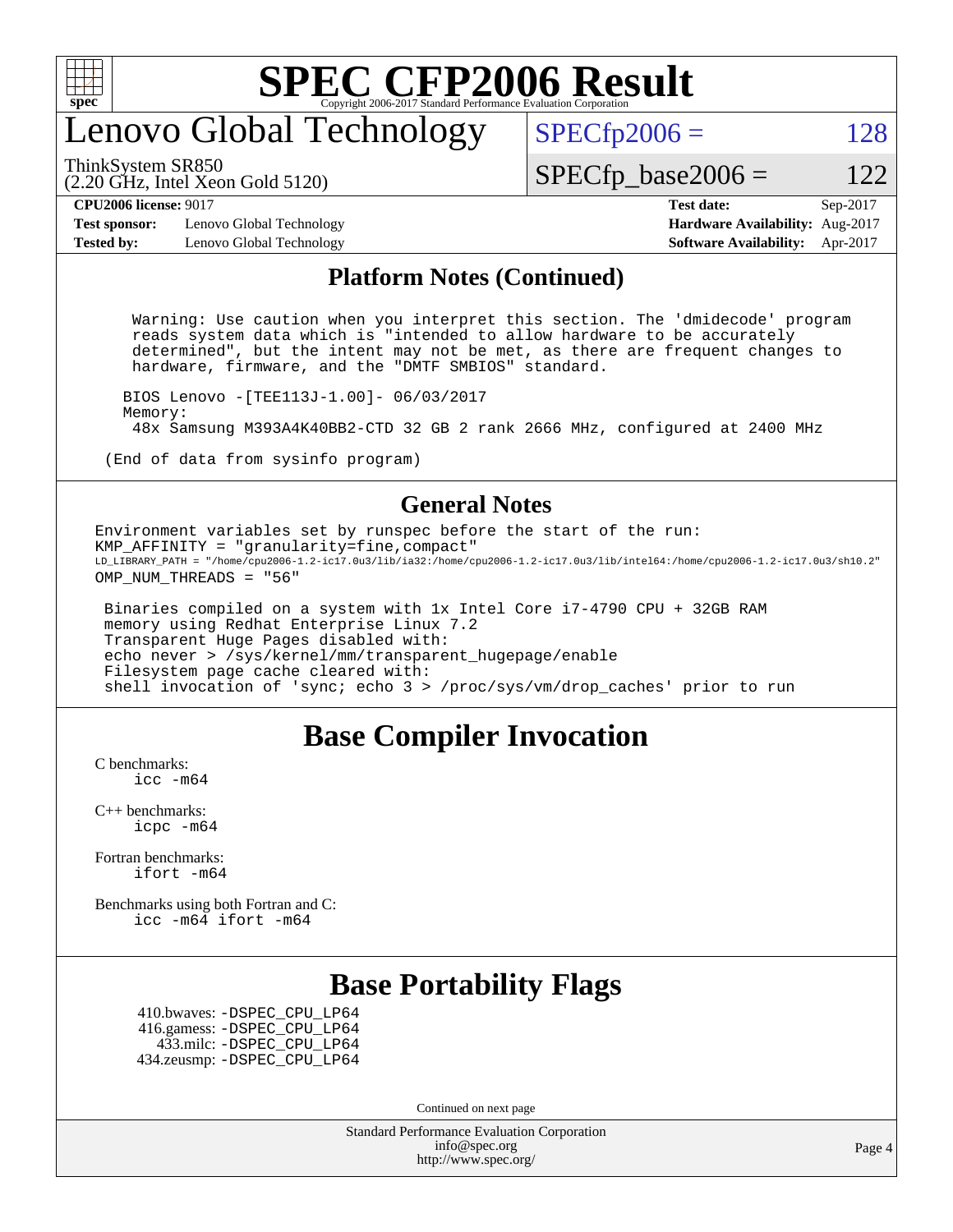

enovo Global Technology

ThinkSystem SR850

(2.20 GHz, Intel Xeon Gold 5120)

 $SPECTp2006 = 128$ 

 $SPECTp\_base2006 = 122$ 

**[Test sponsor:](http://www.spec.org/auto/cpu2006/Docs/result-fields.html#Testsponsor)** Lenovo Global Technology **[Hardware Availability:](http://www.spec.org/auto/cpu2006/Docs/result-fields.html#HardwareAvailability)** Aug-2017

**[CPU2006 license:](http://www.spec.org/auto/cpu2006/Docs/result-fields.html#CPU2006license)** 9017 **[Test date:](http://www.spec.org/auto/cpu2006/Docs/result-fields.html#Testdate)** Sep-2017 **[Tested by:](http://www.spec.org/auto/cpu2006/Docs/result-fields.html#Testedby)** Lenovo Global Technology **[Software Availability:](http://www.spec.org/auto/cpu2006/Docs/result-fields.html#SoftwareAvailability)** Apr-2017

#### **[Base Portability Flags \(Continued\)](http://www.spec.org/auto/cpu2006/Docs/result-fields.html#BasePortabilityFlags)**

 435.gromacs: [-DSPEC\\_CPU\\_LP64](http://www.spec.org/cpu2006/results/res2017q4/cpu2006-20171211-51096.flags.html#suite_basePORTABILITY435_gromacs_DSPEC_CPU_LP64) [-nofor\\_main](http://www.spec.org/cpu2006/results/res2017q4/cpu2006-20171211-51096.flags.html#user_baseLDPORTABILITY435_gromacs_f-nofor_main) 436.cactusADM: [-DSPEC\\_CPU\\_LP64](http://www.spec.org/cpu2006/results/res2017q4/cpu2006-20171211-51096.flags.html#suite_basePORTABILITY436_cactusADM_DSPEC_CPU_LP64) [-nofor\\_main](http://www.spec.org/cpu2006/results/res2017q4/cpu2006-20171211-51096.flags.html#user_baseLDPORTABILITY436_cactusADM_f-nofor_main) 437.leslie3d: [-DSPEC\\_CPU\\_LP64](http://www.spec.org/cpu2006/results/res2017q4/cpu2006-20171211-51096.flags.html#suite_basePORTABILITY437_leslie3d_DSPEC_CPU_LP64) 444.namd: [-DSPEC\\_CPU\\_LP64](http://www.spec.org/cpu2006/results/res2017q4/cpu2006-20171211-51096.flags.html#suite_basePORTABILITY444_namd_DSPEC_CPU_LP64) 447.dealII: [-DSPEC\\_CPU\\_LP64](http://www.spec.org/cpu2006/results/res2017q4/cpu2006-20171211-51096.flags.html#suite_basePORTABILITY447_dealII_DSPEC_CPU_LP64) 450.soplex: [-DSPEC\\_CPU\\_LP64](http://www.spec.org/cpu2006/results/res2017q4/cpu2006-20171211-51096.flags.html#suite_basePORTABILITY450_soplex_DSPEC_CPU_LP64) 453.povray: [-DSPEC\\_CPU\\_LP64](http://www.spec.org/cpu2006/results/res2017q4/cpu2006-20171211-51096.flags.html#suite_basePORTABILITY453_povray_DSPEC_CPU_LP64) 454.calculix: [-DSPEC\\_CPU\\_LP64](http://www.spec.org/cpu2006/results/res2017q4/cpu2006-20171211-51096.flags.html#suite_basePORTABILITY454_calculix_DSPEC_CPU_LP64) [-nofor\\_main](http://www.spec.org/cpu2006/results/res2017q4/cpu2006-20171211-51096.flags.html#user_baseLDPORTABILITY454_calculix_f-nofor_main) 459.GemsFDTD: [-DSPEC\\_CPU\\_LP64](http://www.spec.org/cpu2006/results/res2017q4/cpu2006-20171211-51096.flags.html#suite_basePORTABILITY459_GemsFDTD_DSPEC_CPU_LP64) 465.tonto: [-DSPEC\\_CPU\\_LP64](http://www.spec.org/cpu2006/results/res2017q4/cpu2006-20171211-51096.flags.html#suite_basePORTABILITY465_tonto_DSPEC_CPU_LP64) 470.lbm: [-DSPEC\\_CPU\\_LP64](http://www.spec.org/cpu2006/results/res2017q4/cpu2006-20171211-51096.flags.html#suite_basePORTABILITY470_lbm_DSPEC_CPU_LP64) 481.wrf: [-DSPEC\\_CPU\\_LP64](http://www.spec.org/cpu2006/results/res2017q4/cpu2006-20171211-51096.flags.html#suite_basePORTABILITY481_wrf_DSPEC_CPU_LP64) [-DSPEC\\_CPU\\_CASE\\_FLAG](http://www.spec.org/cpu2006/results/res2017q4/cpu2006-20171211-51096.flags.html#b481.wrf_baseCPORTABILITY_DSPEC_CPU_CASE_FLAG) [-DSPEC\\_CPU\\_LINUX](http://www.spec.org/cpu2006/results/res2017q4/cpu2006-20171211-51096.flags.html#b481.wrf_baseCPORTABILITY_DSPEC_CPU_LINUX) 482.sphinx3: [-DSPEC\\_CPU\\_LP64](http://www.spec.org/cpu2006/results/res2017q4/cpu2006-20171211-51096.flags.html#suite_basePORTABILITY482_sphinx3_DSPEC_CPU_LP64)

#### **[Base Optimization Flags](http://www.spec.org/auto/cpu2006/Docs/result-fields.html#BaseOptimizationFlags)**

[C benchmarks](http://www.spec.org/auto/cpu2006/Docs/result-fields.html#Cbenchmarks):

[-xCORE-AVX2](http://www.spec.org/cpu2006/results/res2017q4/cpu2006-20171211-51096.flags.html#user_CCbase_f-xCORE-AVX2) [-ipo](http://www.spec.org/cpu2006/results/res2017q4/cpu2006-20171211-51096.flags.html#user_CCbase_f-ipo) [-O3](http://www.spec.org/cpu2006/results/res2017q4/cpu2006-20171211-51096.flags.html#user_CCbase_f-O3) [-no-prec-div](http://www.spec.org/cpu2006/results/res2017q4/cpu2006-20171211-51096.flags.html#user_CCbase_f-no-prec-div) [-parallel](http://www.spec.org/cpu2006/results/res2017q4/cpu2006-20171211-51096.flags.html#user_CCbase_f-parallel) [-qopt-prefetch](http://www.spec.org/cpu2006/results/res2017q4/cpu2006-20171211-51096.flags.html#user_CCbase_f-qopt-prefetch)

[C++ benchmarks:](http://www.spec.org/auto/cpu2006/Docs/result-fields.html#CXXbenchmarks)

[-xCORE-AVX2](http://www.spec.org/cpu2006/results/res2017q4/cpu2006-20171211-51096.flags.html#user_CXXbase_f-xCORE-AVX2) [-ipo](http://www.spec.org/cpu2006/results/res2017q4/cpu2006-20171211-51096.flags.html#user_CXXbase_f-ipo) [-O3](http://www.spec.org/cpu2006/results/res2017q4/cpu2006-20171211-51096.flags.html#user_CXXbase_f-O3) [-no-prec-div](http://www.spec.org/cpu2006/results/res2017q4/cpu2006-20171211-51096.flags.html#user_CXXbase_f-no-prec-div) [-qopt-prefetch](http://www.spec.org/cpu2006/results/res2017q4/cpu2006-20171211-51096.flags.html#user_CXXbase_f-qopt-prefetch)

[Fortran benchmarks](http://www.spec.org/auto/cpu2006/Docs/result-fields.html#Fortranbenchmarks):

[-xCORE-AVX2](http://www.spec.org/cpu2006/results/res2017q4/cpu2006-20171211-51096.flags.html#user_FCbase_f-xCORE-AVX2) [-ipo](http://www.spec.org/cpu2006/results/res2017q4/cpu2006-20171211-51096.flags.html#user_FCbase_f-ipo) [-O3](http://www.spec.org/cpu2006/results/res2017q4/cpu2006-20171211-51096.flags.html#user_FCbase_f-O3) [-no-prec-div](http://www.spec.org/cpu2006/results/res2017q4/cpu2006-20171211-51096.flags.html#user_FCbase_f-no-prec-div) [-parallel](http://www.spec.org/cpu2006/results/res2017q4/cpu2006-20171211-51096.flags.html#user_FCbase_f-parallel) [-qopt-prefetch](http://www.spec.org/cpu2006/results/res2017q4/cpu2006-20171211-51096.flags.html#user_FCbase_f-qopt-prefetch)

[Benchmarks using both Fortran and C](http://www.spec.org/auto/cpu2006/Docs/result-fields.html#BenchmarksusingbothFortranandC):

[-xCORE-AVX2](http://www.spec.org/cpu2006/results/res2017q4/cpu2006-20171211-51096.flags.html#user_CC_FCbase_f-xCORE-AVX2) [-ipo](http://www.spec.org/cpu2006/results/res2017q4/cpu2006-20171211-51096.flags.html#user_CC_FCbase_f-ipo) [-O3](http://www.spec.org/cpu2006/results/res2017q4/cpu2006-20171211-51096.flags.html#user_CC_FCbase_f-O3) [-no-prec-div](http://www.spec.org/cpu2006/results/res2017q4/cpu2006-20171211-51096.flags.html#user_CC_FCbase_f-no-prec-div) [-parallel](http://www.spec.org/cpu2006/results/res2017q4/cpu2006-20171211-51096.flags.html#user_CC_FCbase_f-parallel) [-qopt-prefetch](http://www.spec.org/cpu2006/results/res2017q4/cpu2006-20171211-51096.flags.html#user_CC_FCbase_f-qopt-prefetch)

#### **[Peak Compiler Invocation](http://www.spec.org/auto/cpu2006/Docs/result-fields.html#PeakCompilerInvocation)**

[C benchmarks](http://www.spec.org/auto/cpu2006/Docs/result-fields.html#Cbenchmarks): [icc -m64](http://www.spec.org/cpu2006/results/res2017q4/cpu2006-20171211-51096.flags.html#user_CCpeak_intel_icc_64bit_bda6cc9af1fdbb0edc3795bac97ada53)

[C++ benchmarks:](http://www.spec.org/auto/cpu2006/Docs/result-fields.html#CXXbenchmarks) [icpc -m64](http://www.spec.org/cpu2006/results/res2017q4/cpu2006-20171211-51096.flags.html#user_CXXpeak_intel_icpc_64bit_fc66a5337ce925472a5c54ad6a0de310)

[Fortran benchmarks](http://www.spec.org/auto/cpu2006/Docs/result-fields.html#Fortranbenchmarks): [ifort -m64](http://www.spec.org/cpu2006/results/res2017q4/cpu2006-20171211-51096.flags.html#user_FCpeak_intel_ifort_64bit_ee9d0fb25645d0210d97eb0527dcc06e)

[Benchmarks using both Fortran and C](http://www.spec.org/auto/cpu2006/Docs/result-fields.html#BenchmarksusingbothFortranandC): [icc -m64](http://www.spec.org/cpu2006/results/res2017q4/cpu2006-20171211-51096.flags.html#user_CC_FCpeak_intel_icc_64bit_bda6cc9af1fdbb0edc3795bac97ada53) [ifort -m64](http://www.spec.org/cpu2006/results/res2017q4/cpu2006-20171211-51096.flags.html#user_CC_FCpeak_intel_ifort_64bit_ee9d0fb25645d0210d97eb0527dcc06e)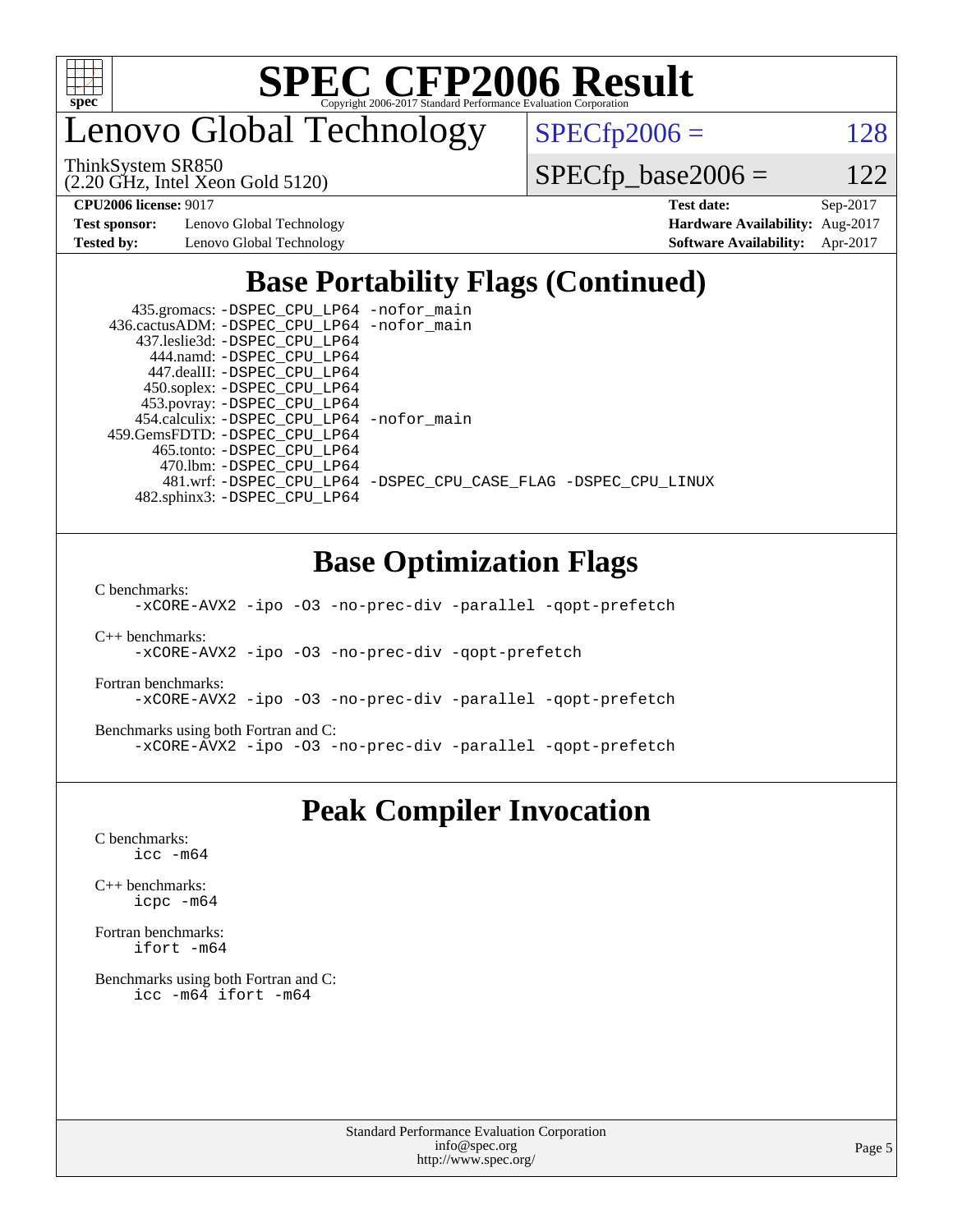

#### enovo Global Technology

ThinkSystem SR850

(2.20 GHz, Intel Xeon Gold 5120)

 $SPECfp2006 = 128$  $SPECfp2006 = 128$  $SPECTp\_base2006 = 122$ 

**[Test sponsor:](http://www.spec.org/auto/cpu2006/Docs/result-fields.html#Testsponsor)** Lenovo Global Technology **[Hardware Availability:](http://www.spec.org/auto/cpu2006/Docs/result-fields.html#HardwareAvailability)** Aug-2017 **[Tested by:](http://www.spec.org/auto/cpu2006/Docs/result-fields.html#Testedby)** Lenovo Global Technology **[Software Availability:](http://www.spec.org/auto/cpu2006/Docs/result-fields.html#SoftwareAvailability)** Apr-2017

**[CPU2006 license:](http://www.spec.org/auto/cpu2006/Docs/result-fields.html#CPU2006license)** 9017 **[Test date:](http://www.spec.org/auto/cpu2006/Docs/result-fields.html#Testdate)** Sep-2017

#### **[Peak Portability Flags](http://www.spec.org/auto/cpu2006/Docs/result-fields.html#PeakPortabilityFlags)**

Same as Base Portability Flags

#### **[Peak Optimization Flags](http://www.spec.org/auto/cpu2006/Docs/result-fields.html#PeakOptimizationFlags)**

[C benchmarks](http://www.spec.org/auto/cpu2006/Docs/result-fields.html#Cbenchmarks):

433.milc: basepeak = yes

 $470.$ lbm: basepeak = yes

 $482$ .sphinx3: basepeak = yes

#### [C++ benchmarks:](http://www.spec.org/auto/cpu2006/Docs/result-fields.html#CXXbenchmarks)

```
 444.namd: -prof-gen(pass 1) -prof-use(pass 2) -xCORE-AVX2(pass 2)
       -par-num-threads=1(pass 1) -ipo(pass 2) -O3(pass 2)
       -no-prec-div(pass 2) -fno-alias -auto-ilp32
```
447.dealII: basepeak = yes

 $450$ .soplex: basepeak = yes

```
 453.povray: -prof-gen(pass 1) -prof-use(pass 2) -xCORE-AVX2(pass 2)
        -par-num-threads=1-ipo-O3(pass 2)-no-prec-div(pass 2) -unroll4 -ansi-alias
```
[Fortran benchmarks](http://www.spec.org/auto/cpu2006/Docs/result-fields.html#Fortranbenchmarks):

```
410.bwaves: basepeak = yes 416.gamess: -prof-gen(pass 1) -prof-use(pass 2) -xCORE-AVX2(pass 2)
           -par-num-threads=1-ipo-O3(pass 2)-no-prec-div(pass 2) -unroll2 -inline-level=0 -scalar-rep-
   434.zeusmp: basepeak = yes
   437.leslie3d: basepeak = yes
459.GemsFDTD: -prof-gen(pass 1) -prof-use(pass 2) -xCORE-AVX2(pass 2)
           -par-num-threads=1-ipo-O3(pass 2)-no-prec-div(pass 2) -unroll2 -inline-level=0
           -qopt-prefetch -parallel
     465.tonto: -prof-gen(pass 1) -prof-use(pass 2) -xCORE-AVX2(pass 2)
           -par-num-threads=1(pass 1) -ipo(pass 2) -O3(pass 2)
           -no-prec-div-inline-calloc-qopt-malloc-options=3
           -auto -unroll4
```
Continued on next page

```
Standard Performance Evaluation Corporation
            info@spec.org
          http://www.spec.org/
```